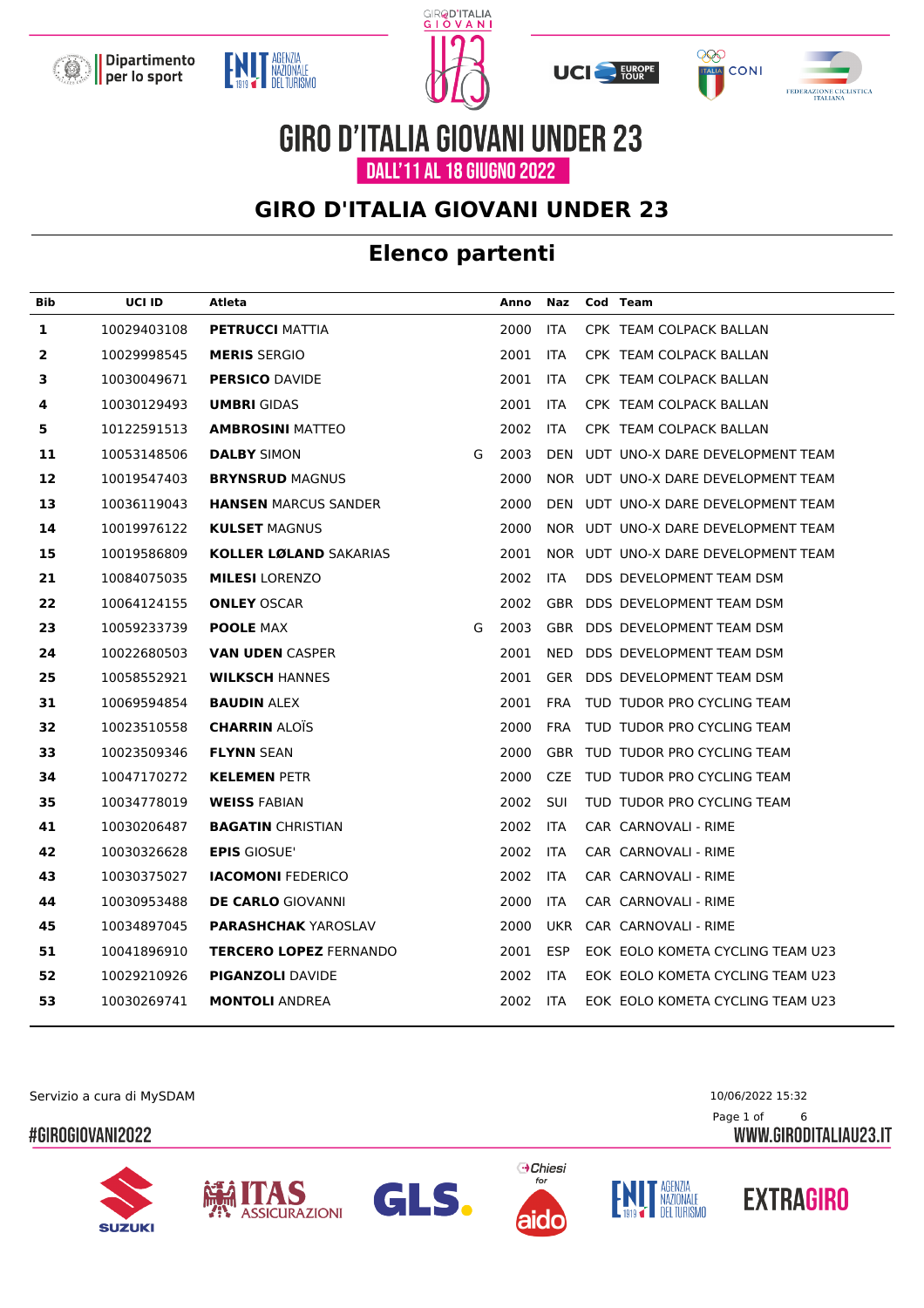| Bib | <b>UCI ID</b> | Atleta                          |   | Anno     | Naz        |      | Cod Team                                |
|-----|---------------|---------------------------------|---|----------|------------|------|-----------------------------------------|
| 54  | 10039525662   | <b>MUÑOZ LLANA FRANCISCO</b>    |   | 2001     | <b>ESP</b> |      | EOK EOLO KOMETA CYCLING TEAM U23        |
| 55  | 10102045394   | <b>CAMPRUBI PIJUAN MARCEL</b>   |   | 2001     | <b>ESP</b> |      | EOK EOLO KOMETA CYCLING TEAM U23        |
| 61  | 10028974890   | <b>BRUTTOMESSO ALBERTO</b>      | G | 2003     | <b>ITA</b> |      | ZEF ZALF EUROMOBIL DESIREE FIOR         |
| 62  | 10029262254   | <b>GUZZO FEDERICO</b>           |   | 2001     | <b>ITA</b> |      | ZEF ZALF EUROMOBIL DESIREE FIOR         |
| 63  | 10029512131   | <b>GUERRA ANDREA</b>            |   | 2001     | <b>ITA</b> |      | ZEF ZALF EUROMOBIL DESIREE FIOR         |
| 64  | 10030220635   | <b>DE PRETTO DAVIDE</b>         |   | 2002     | <b>ITA</b> |      | ZEF ZALF EUROMOBIL DESIREE FIOR         |
| 65  | 10030380885   | <b>RACCANI SIMONE</b>           |   | 2001     | <b>ITA</b> |      | ZEF ZALF EUROMOBIL DESIREE FIOR         |
| 71  | 10042256618   | <b>AZPARREN ENEKOITZ</b>        |   | 2002     | <b>ESP</b> | LKF. | LABORAL KUTXA - FUNDACION EUSKADI       |
| 72  | 10072811113   | <b>ZUBELDIA UNAI</b>            | G | 2003     | <b>ESP</b> |      | LKF LABORAL KUTXA - FUNDACION EUSKADI   |
| 73  | 10023556331   | <b>BERASATEGI XABIER</b>        |   | 2000     | <b>ESP</b> |      | LKF LABORAL KUTXA - FUNDACION EUSKADI   |
| 74  | 10037713479   | <b>LASA AILETZ</b>              |   | 2000     | <b>ESP</b> |      | LKF LABORAL KUTXA - FUNDACION EUSKADI   |
| 75  | 10042497502   | <b>MINTEGUI IKER</b>            |   | 2002     | <b>ESP</b> |      | LKF LABORAL KUTXA - FUNDACION EUSKADI   |
| 81  | 10030031382   | <b>GATTI ANDREA</b>             |   | 2001     | <b>ITA</b> |      | GAL GALLINA ECOTEK LUCCHINI             |
| 82  | 10030348351   | <b>CALZONI WALTER</b>           |   | 2001     | <b>ITA</b> |      | <b>GAL GALLINA ECOTEK LUCCHINI</b>      |
| 83  | 10030487787   | <b>PERANI RICCARDO</b>          | G | 2003     | ITA        |      | <b>GAL GALLINA ECOTEK LUCCHINI</b>      |
| 84  | 10030642886   | <b>FERRONI</b> LORENZO          | G | 2003     | ITA        |      | GAL GALLINA ECOTEK LUCCHINI             |
| 85  | 10089663548   | <b>TSARENKO KYRYLO</b>          |   | 2000     | <b>UKR</b> |      | GAL GALLINA ECOTEK LUCCHINI             |
| 91  | 10072646011   | <b>SEGAERT ALEC</b>             | G | 2003     | <b>BEL</b> |      | LTS LOTTO SOUDAL DEVELOPMENT TEAM       |
| 92  | 10064945322   | <b>VAN EETVELT LENNERT</b>      |   | 2000     | <b>BEL</b> |      | LTS LOTTO SOUDAL DEVELOPMENT TEAM       |
| 93  | 10064997256   | <b>DEBRUYNE RAMSES</b>          |   | 2002     | <b>BEL</b> |      | LTS LOTTO SOUDAL DEVELOPMENT TEAM       |
| 94  | 10049026713   | <b>LECERF WILLIAM JUNIOR</b>    |   | 2002     | <b>BEL</b> |      | LTS LOTTO SOUDAL DEVELOPMENT TEAM       |
| 95  | 10016496246   | <b>VAN HEMELEN VINCENT</b>      |   | 2000     | <b>BEL</b> |      | LTS LOTTO SOUDAL DEVELOPMENT TEAM       |
| 101 | 10029858705   | <b>PARISINI NICOLO'</b>         |   | 2000     | <b>ITA</b> |      | T4Q TEAM QHUBEKA                        |
| 102 | 10029882549   | <b>BONALDO KEVIN</b>            |   | 2000     | <b>ITA</b> |      | T4Q TEAM OHUBEKA                        |
| 103 | 10031204880   | <b>GUASCO MATTIA</b>            |   | 2000     | <b>ITA</b> |      | T4Q TEAM QHUBEKA                        |
| 104 | 10083800809   | <b>ABREHA NEGASI HAYLU</b>      |   | 2000     | ETH        |      | T40 TEAM OHUBEKA                        |
| 105 | 10096260154   | <b>ARAYA NAHOM ZERAY</b>        |   | 2002     | ERI        |      | T4Q TEAM OHUBEKA                        |
| 111 | 10068514619   | <b>GREGOIRE ROMAIN</b>          | G | 2003     | FRA        |      | CGF GROUPAMA - FDJ                      |
| 112 | 10073681180   | <b>MARTINEZ LENNY</b>           | G | 2003     | FRA        |      | CGF GROUPAMA - FDJ                      |
| 113 | 10029194354   | <b>GERMANI LORENZO</b>          |   | 2002     | ITA        |      | CGF GROUPAMA - FDI                      |
| 114 | 10022071625   | <b>THOMPSON REUBEN</b>          |   | 2001     | NZL        |      | CGF GROUPAMA - FDI                      |
| 115 | 10023867842   | <b>WATSON SAMUEL</b>            |   | 2001     |            |      | GBR CGF GROUPAMA - FDJ                  |
| 121 | 10029385021   | <b>FAVRETTO CARLO FRANCESCO</b> |   | 2001     | ITA        |      | GEF GENERAL STORE -ESSEGIBI-F.LLI CURIA |
| 122 | 10029808484   | <b>VIGNATO DAVIDE</b>           |   | 2000     | ITA        |      | GEF GENERAL STORE -ESSEGIBI-F.LLI CURIA |
| 123 | 10029893764   | <b>CARPENE SAMUELE</b>          |   | 2000     | <b>ITA</b> |      | GEF GENERAL STORE -ESSEGIBI-F.LLI CURIA |
| 124 | 10030581454   | <b>BUSATTO FRANCESCO</b>        |   | 2002 ITA |            |      | GEF GENERAL STORE -ESSEGIBI-F.LLI CURIA |
|     |               |                                 |   |          |            |      |                                         |

Servizio a cura di MySDAM 10/06/2022 15:32

### #GIROGIOVANI2022













Page 2 of 6<br>WWW.GIRODITALIAU23.IT

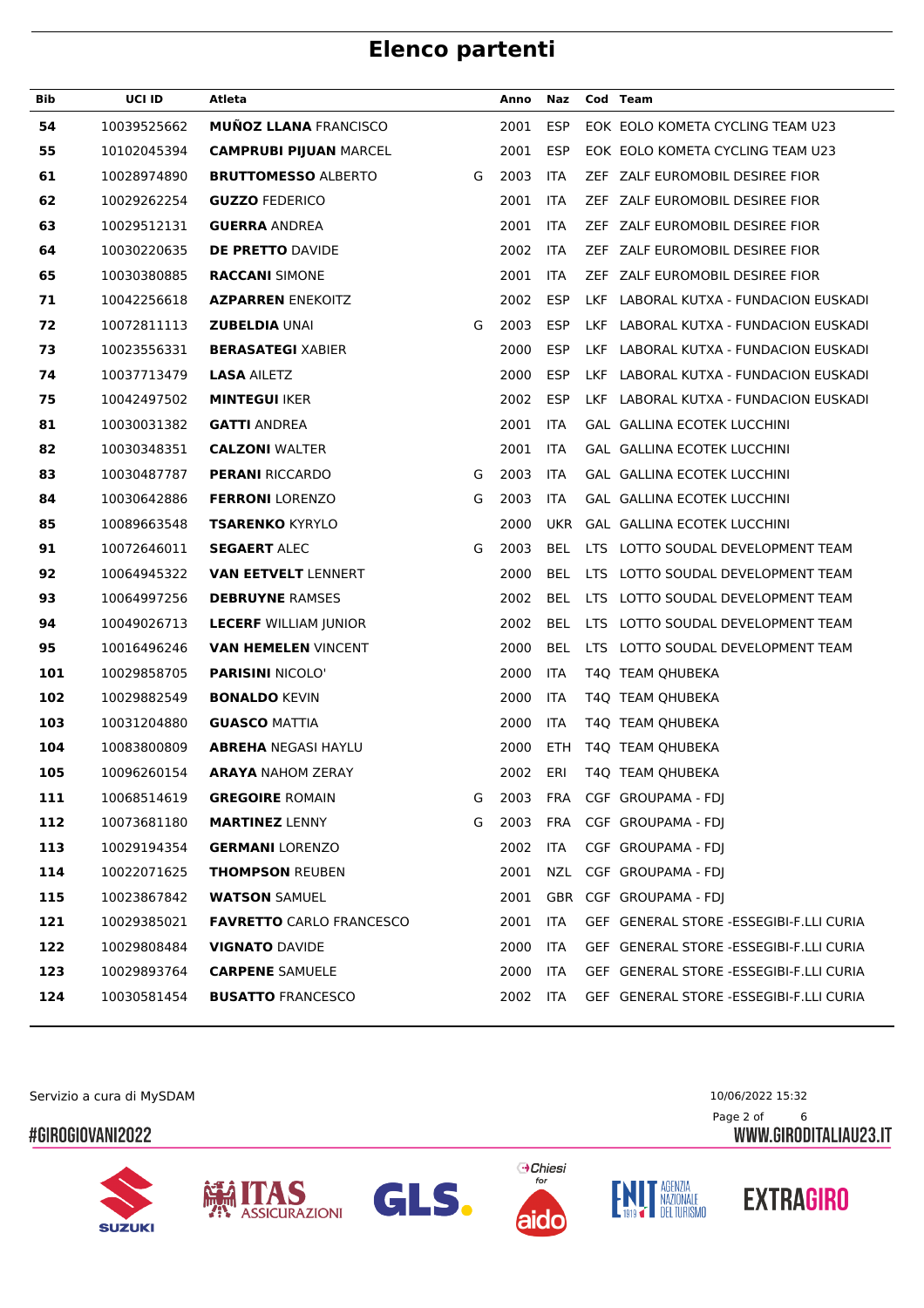| Bib | UCI ID      | Atleta                                |   | Anno | Naz         |         | Cod Team                                    |
|-----|-------------|---------------------------------------|---|------|-------------|---------|---------------------------------------------|
| 125 | 10031229637 | <b>PALOMBA MARCO</b>                  |   | 2002 | <b>ITA</b>  |         | GEF GENERAL STORE -ESSEGIBI-F.LLI CURIA     |
| 131 | 10029878408 | <b>PETRELLI GABRIELE</b>              |   | 2000 | <b>ITA</b>  | CTF CTF |                                             |
| 132 | 10030023807 | <b>BURATTI NICOLO'</b>                |   | 2001 | <b>ITA</b>  | CTF CTF |                                             |
| 133 | 10030120504 | <b>DEBIASI ANDREA</b>                 |   | 2001 | <b>ITA</b>  | CTF CTF |                                             |
| 134 | 10031967746 | <b>DE CASSAN DAVIDE</b>               |   | 2002 | <b>ITA</b>  | CTF CTF |                                             |
| 135 | 10028405624 | <b>MIHOLJEVIC FRAN</b>                |   | 2002 | CRO CTF CTF |         |                                             |
| 141 | 10029712595 | <b>AIMONETTO PIETRO</b>               |   | 2001 | <b>ITA</b>  |         | BTC BELTRAMI TSA TRE COLLI                  |
| 142 | 10030311066 | <b>PIRAS ANDREA</b>                   |   | 2002 | <b>ITA</b>  |         | BTC BELTRAMI TSA TRE COLLI                  |
| 143 | 10030427971 | <b>BIANCALANI ANDREA</b>              |   | 2000 | <b>ITA</b>  |         | BTC BELTRAMI TSA TRE COLLI                  |
| 144 | 10030703817 | <b>VANNI MICHAEL</b>                  | G | 2003 | <b>ITA</b>  |         | BTC BELTRAMI TSA TRE COLLI                  |
| 145 | 10030940455 | <b>FREDDI MATTEO</b>                  |   | 2001 | <b>ITA</b>  |         | BTC BELTRAMI TSA TRE COLLI                  |
| 151 | 10028904061 | <b>TEDESCHI LORENZO</b>               |   | 2002 | <b>ITA</b>  |         | <b>MASTROMARCO SENSI FC NIBALI</b>          |
| 152 | 10030093020 | <b>VENTURINI ALESSANDRO</b>           |   | 2001 | <b>ITA</b>  |         | MASTROMARCO SENSI FC NIBALI                 |
| 153 | 10030204366 | <b>GARZI FABIO</b>                    |   | 2000 | <b>ITA</b>  |         | MASTROMARCO SENSI FC NIBALI                 |
| 154 | 10030242257 | <b>MAGLI LORENZO</b>                  |   | 2002 | <b>ITA</b>  |         | <b>MASTROMARCO SENSI FC NIBALI</b>          |
| 155 | 10030372195 | <b>ARZILLI GABRIELE</b>               |   | 2002 | <b>ITA</b>  |         | <b>MASTROMARCO SENSI FC NIBALI</b>          |
| 161 | 10053827506 | <b>ANDERSEN KASPER</b>                |   | 2002 | DEN         |         | HBA HAGENS BERMAN AXEON                     |
| 162 | 10023963529 | <b>HAYTER LEO</b>                     |   | 2001 |             |         | GBR HBA HAGENS BERMAN AXEON                 |
| 163 | 10017105831 | <b>RAFFERTY DARREN</b>                | G | 2003 | <b>IRL</b>  |         | HBA HAGENS BERMAN AXEON                     |
| 164 | 10063763740 | <b>RICCITELLO MATTHEW</b>             |   | 2002 | <b>USA</b>  |         | HBA HAGENS BERMAN AXEON                     |
| 165 | 10041888220 | <b>ROMEO ABAD IVAN</b>                | G | 2003 | <b>ESP</b>  |         | HBA HAGENS BERMAN AXEON                     |
| 171 | 10028789580 | <b>GHIGINO VALTER</b>                 |   | 2000 | <b>ITA</b>  |         | HOPPLA'-PETROLI FIRENZE-DON CAMILLO         |
| 172 | 10029926100 | <b>BOSINI DIEGO</b>                   |   | 2000 | <b>ITA</b>  |         | HOPPLA'-PETROLI FIRENZE-DON CAMILLO         |
| 173 | 10029930645 | <b>CANTONI ANDREA</b>                 |   | 2000 | <b>ITA</b>  |         | HOPPLA'-PETROLI FIRENZE-DON CAMILLO         |
| 174 | 10030127271 | <b>CRETTI LUCA</b>                    |   | 2001 | <b>ITA</b>  |         | HOPPLA'-PETROLI FIRENZE-DON CAMILLO         |
| 175 | 10030154452 | <b>PORTA GABRIELE</b>                 |   | 2000 | <b>ITA</b>  |         | HOPPLA'-PETROLI FIRENZE-DON CAMILLO         |
| 181 | 10035342336 | <b>CASALLAS RINCON YEISSON FERNEY</b> |   | 2000 |             |         | COL CTA COLOMBIA TIERRA DE ATLETAS GW SHIMA |
| 182 | 10063599850 | <b>GOMEZ BECERRA GERMAN DARIO</b>     |   | 2001 |             |         | COL CTA COLOMBIA TIERRA DE ATLETAS GW SHIMA |
| 183 | 10054150838 | <b>MANCIPE PUIN ANDRES LIBARDO</b>    |   | 2002 |             |         | COL CTA COLOMBIA TIERRA DE ATLETAS GW SHIMA |
| 184 | 10064783250 | <b>PINZON VILLALBA EDGAR ANDRES</b>   |   | 2001 |             |         | COL CTA COLOMBIA TIERRA DE ATLETAS GW SHIMA |
| 185 | 10083320758 | <b>MOLANO ALVARADO BRAYAN</b>         | G | 2003 |             |         | COL CTA COLOMBIA TIERRA DE ATLETAS GW SHIMA |
| 191 | 10029857489 | <b>ROSA TOMMASO</b>                   |   | 2000 | <b>ITA</b>  |         | <b>CICLISTICA ROSTESE</b>                   |
| 192 | 10030249836 | <b>FERRARI PIETRO</b>                 |   | 2001 | <b>ITA</b>  |         | <b>CICLISTICA ROSTESE</b>                   |
| 193 | 10030672390 | <b>LAINO EDOARDO</b>                  |   | 2001 | <b>ITA</b>  |         | <b>CICLISTICA ROSTESE</b>                   |
| 194 | 10030957431 | <b>VALERIO DAMIANO</b>                |   | 2002 | ITA         |         | CICLISTICA ROSTESE                          |
| 195 | 10049940432 | <b>HENNEBERG MAGNUS</b>               |   | 2000 | <b>DEN</b>  |         | <b>CICLISTICA ROSTESE</b>                   |
|     |             |                                       |   |      |             |         |                                             |

Servizio a cura di MySDAM 10/06/2022 15:32

### #GIROGIOVANI2022













**EXTRAGIRO** 

Page 3 of 6<br>WWW.GIRODITALIAU23.IT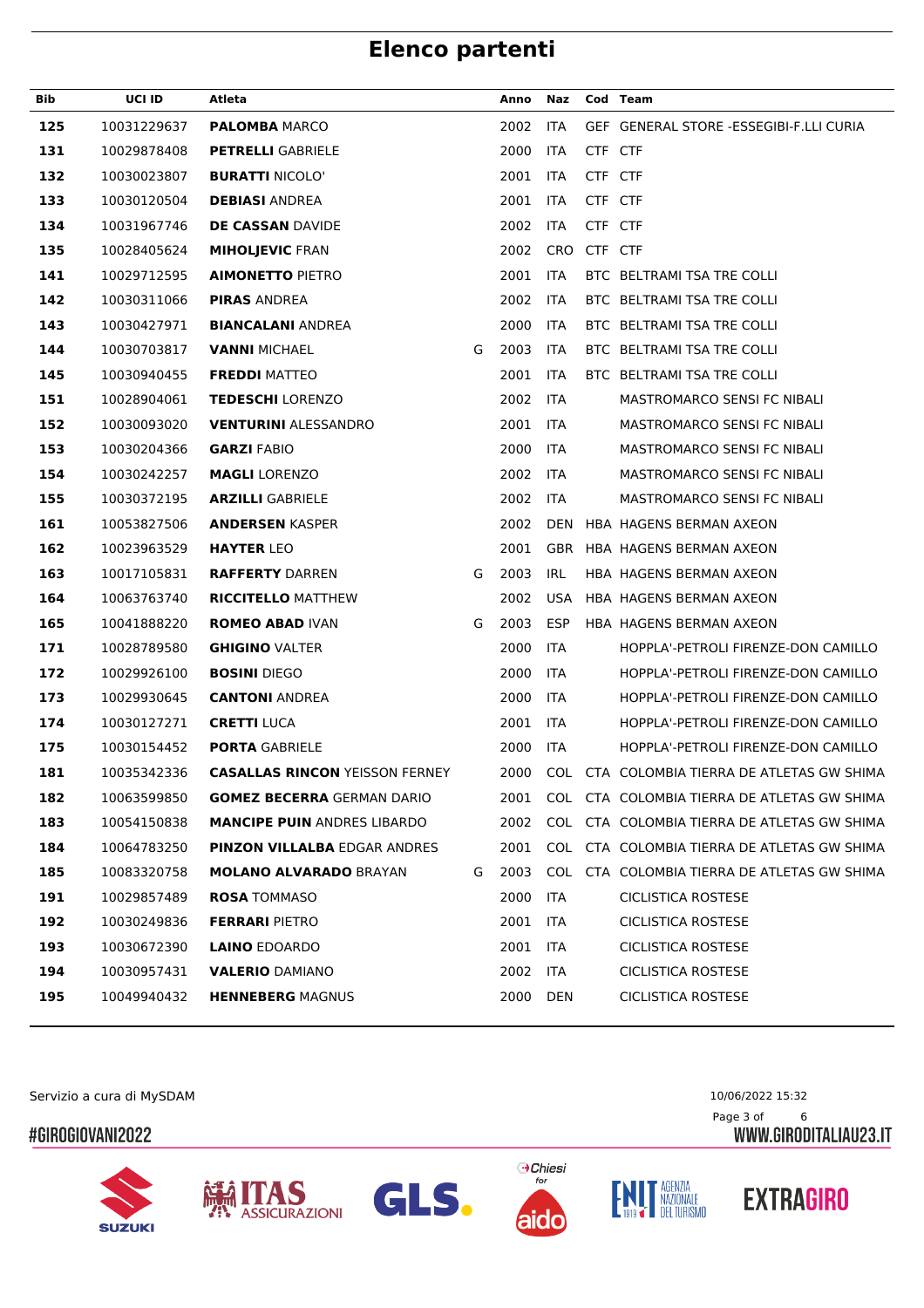| Bib | UCI ID      | Atleta                             |   | Anno | Naz        |            | Cod Team                                  |
|-----|-------------|------------------------------------|---|------|------------|------------|-------------------------------------------|
| 201 | 10029841527 | <b>FURLAN FRANCESCO</b>            |   | 2000 | <b>ITA</b> |            | U.C TREVIGIANI ENERGIAPURA MARCHIOL       |
| 202 | 10029908619 | <b>AGOSTINI NICHOLAS</b>           |   | 2000 | <b>ITA</b> |            | U.C TREVIGIANI ENERGIAPURA MARCHIOL       |
| 203 | 10030162738 | <b>CAO MARCO</b>                   |   | 2002 | <b>ITA</b> |            | U.C TREVIGIANI ENERGIAPURA MARCHIOL       |
| 204 | 10030566401 | <b>VETTOREL MARCO</b>              |   | 2001 | <b>ITA</b> |            | U.C TREVIGIANI ENERGIAPURA MARCHIOL       |
| 205 | 10089471366 | YAKOVLEV MYKYTA                    |   | 2001 | <b>UKR</b> |            | U.C TREVIGIANI ENERGIAPURA MARCHIOL       |
| 211 | 10028945790 | <b>BONELLI ALESSIO</b>             |   | 2001 | <b>ITA</b> | <b>BIE</b> | <b>BIESSE - CARRERA</b>                   |
| 212 | 10029787367 | <b>CIUCCARELLI RICCARDO</b>        |   | 2000 | ITA        | BIE.       | <b>BIESSE - CARRERA</b>                   |
| 213 | 10030254280 | <b>MOTTA ALESSANDRO</b>            |   | 2002 | ITA        | BIE        | BIESSE - CARRERA                          |
| 214 | 10030463842 | <b>VILLA GIACOMO</b>               |   | 2002 | <b>ITA</b> | BIE        | <b>BIESSE - CARRERA</b>                   |
| 215 | 10053817907 | <b>FOLDAGER ANDERS</b>             |   | 2001 | <b>DEN</b> | BIE        | BIESSE - CARRERA                          |
| 221 | 10030060078 | <b>DAPPORTO DAVIDE</b>             |   | 2001 | <b>ITA</b> |            | INEMILIAROMAGNA S.S.D. A R.L.             |
| 222 | 10030408975 | <b>PINARDI DAVIDE</b>              |   | 2001 | <b>ITA</b> |            | INEMILIAROMAGNA S.S.D. A R.L.             |
| 223 | 10030537604 | <b>MARABINI NICOLO'</b>            |   | 2000 | <b>ITA</b> |            | INEMILIAROMAGNA S.S.D. A R.L.             |
| 224 | 10031871049 | <b>ANSALONI EMANUELE</b>           |   | 2000 | <b>ITA</b> |            | INEMILIAROMAGNA S.S.D. A R.L.             |
| 225 | 10034635044 | <b>DE ANGELI MARCO</b>             |   | 2002 | <b>ITA</b> |            | INEMILIAROMAGNA S.S.D. A R.L.             |
| 231 | 10083850420 | <b>KINGSTON MATTHEW</b>            |   | 2002 | GBR        |            | ZAPPI RACING TEAM                         |
| 232 | 10052485064 | <b>CANDY NICHOLAS</b>              |   | 2000 | GBR        |            | ZAPPI RACING TEAM                         |
| 233 | 10052090394 | <b>BALL ALEXANDER</b>              |   | 2002 | GBR        |            | ZAPPI RACING TEAM                         |
| 234 | 10094659250 | <b>LIGHTFOOT OWEN</b>              | G | 2003 | <b>GBR</b> |            | ZAPPI RACING TEAM                         |
| 235 | 10055195004 | <b>GRANGER BEN</b>                 |   | 2000 | <b>GBR</b> |            | ZAPPI RACING TEAM                         |
| 241 | 10029889926 | <b>GINESTRA LORENZO</b>            |   | 2000 | <b>ITA</b> |            | IWM WORK SERVICE GROUP VITALCARE VEGA     |
| 242 | 10030142429 | <b>PATIES MONTAGNER ERIC</b>       |   | 2002 | ITA        |            | IWM WORK SERVICE GROUP VITALCARE VEGA     |
| 243 | 10030292272 | <b>DIGNANI FILIPPO</b>             |   | 2002 | ITA        |            | IWM WORK SERVICE GROUP VITALCARE VEGA     |
| 244 | 10030333702 | <b>PASE CHRISTIAN DANILO</b>       |   | 2002 | <b>ITA</b> |            | IWM WORK SERVICE GROUP VITALCARE VEGA     |
| 245 | 10030344715 | <b>BORTOLUZZI GIOVANNI</b>         |   | 2002 | ITA        |            | IWM WORK SERVICE GROUP VITALCARE VEGA     |
| 251 | 10042535490 | <b>BONILLO MARTIN IKER</b>         | G | 2003 | <b>ESP</b> |            | BCF BARDIANI CSF FAIZANE'                 |
| 252 | 10029932160 | <b>MARCELLUSI MARTIN</b>           |   | 2000 | <b>ITA</b> |            | BCF BARDIANI CSF FAIZANE'                 |
| 253 | 10030859926 | <b>PELLIZZARI GIULIO</b>           | G | 2003 | ITA        |            | BCF BARDIANI CSF FAIZANE'                 |
| 254 | 10074308347 | <b>NIERI</b> ALESSIO               |   | 2001 | <b>ITA</b> |            | BCF BARDIANI CSF FAIZANE'                 |
| 255 | 10029262355 | <b>PINARELLO ALESSANDRO</b>        | G | 2003 | <b>ITA</b> |            | BCF BARDIANI CSF FAIZANE'                 |
| 261 | 10029789892 | <b>LUCCA SIMONE</b>                |   | 2000 | <b>ITA</b> |            | ASD G.C. SISSIO TEAM                      |
| 262 | 10029799895 | <b>NESSLER MARTIN</b>              |   | 2000 | <b>ITA</b> |            | ASD G.C. SISSIO TEAM                      |
| 263 | 10029884064 | <b>DI BERNARDO NICOLO'</b>         |   | 2000 | <b>ITA</b> |            | ASD G.C. SISSIO TEAM                      |
| 264 | 10030053311 | <b>CORDIOLI GIANLUCA</b>           |   | 2001 | <b>ITA</b> |            | ASD G.C. SISSIO TEAM                      |
| 265 | 10030472633 | <b>GHIRARDI</b> LORENZO            | G | 2003 | <b>ITA</b> |            | ASD G.C. SISSIO TEAM                      |
| 271 | 10048858880 | <b>LOPEZ GRANIZO HAROLD MARTIN</b> |   | 2000 |            |            | ECU AQD ASTANA QAZAQSTAN DEVELOPMENT TEAM |
|     |             |                                    |   |      |            |            |                                           |

Servizio a cura di MySDAM 10/06/2022 15:32

### #GIROGIOVANI2022











Page 4 of 6<br>WWW.GIRODITALIAU23.IT



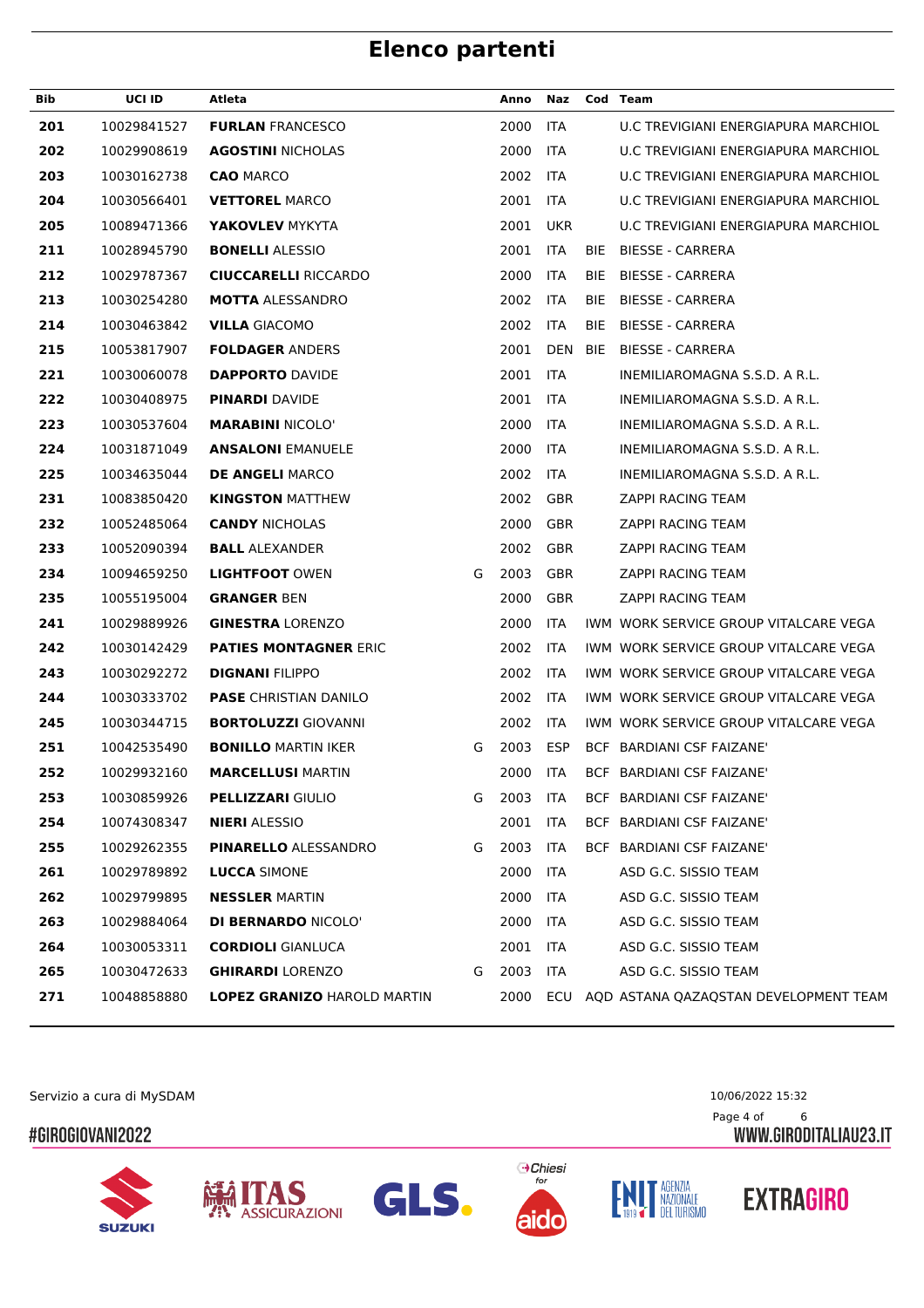| Bib | <b>UCI ID</b> | Atleta                          |   | Anno | Naz        | Cod Team   |                                                |
|-----|---------------|---------------------------------|---|------|------------|------------|------------------------------------------------|
| 272 | 10077709209   | <b>LOPEZ MORENO JUAN CARLOS</b> |   | 2001 |            |            | COL AQD ASTANA QAZAQSTAN DEVELOPMENT TEAM      |
| 273 | 10036106010   | <b>PRONSKIY DANIIL</b>          |   | 2000 |            |            | KAZ AQD ASTANA QAZAQSTAN DEVELOPMENT TEAM      |
| 274 | 10030672491   | <b>TONEATTI DAVIDE</b>          |   | 2001 | <b>ITA</b> |            | AQD ASTANA QAZAQSTAN DEVELOPMENT TEAM          |
| 275 | 10046267667   | <b>VINOKUROV NICOLAS</b>        |   | 2002 |            |            | KAZ AQD ASTANA QAZAQSTAN DEVELOPMENT TEAM      |
| 281 | 10044361821   | <b>DREßLER LUCA</b>             |   | 2002 |            |            | GER LKH TEAM LOTTO - KERN HAUS                 |
| 282 | 10036440658   | <b>GEBNER JAKOB</b>             |   | 2000 |            |            | GER LKH TEAM LOTTO - KERN HAUS                 |
| 283 | 10036281923   | <b>KEUP PIERRE-PASCAL</b>       |   | 2001 |            |            | GER LKH TEAM LOTTO - KERN HAUS                 |
| 284 | 10023822675   | <b>TARLTON ALEXANDER</b>        |   | 2000 |            |            | GER LKH TEAM LOTTO - KERN HAUS                 |
| 285 | 10036365583   | <b>LÜHRS LESLIE</b>             |   | 2001 |            |            | GER LKH TEAM LOTTO - KERN HAUS                 |
| 291 | 10062005818   | <b>GOLDSTEIN EDO</b>            |   | 2000 | <b>ISR</b> |            | ICA ISRAEL CYCLING ACADEMY                     |
| 292 | 10023832880   | <b>HOLLYMAN MASON</b>           |   | 2000 |            |            | GBR ICA ISRAEL CYCLING ACADEMY                 |
| 293 | 10082355206   | <b>MACKELLAR ALASTAIR</b>       |   | 2002 |            |            | AUS ICA ISRAEL CYCLING ACADEMY                 |
| 294 | 10046142779   | <b>PICKRELL RILEY</b>           |   | 2001 | CAN        |            | ICA ISRAEL CYCLING ACADEMY                     |
| 295 | 10056551990   | <b>RAISBERG NADAV</b>           |   | 2001 | <b>ISR</b> |            | ICA ISRAEL CYCLING ACADEMY                     |
| 301 | 10036351136   | <b>ENGELHARDT FELIX</b>         |   | 2000 |            |            | GER TIR TIROL KTM CYCLING TEAM                 |
| 302 | 10098806507   | <b>LIPOWITZ FLORIAN</b>         |   | 2000 | GER TIR    |            | TIROL KTM CYCLING TEAM                         |
| 303 | 10048237777   | <b>PEZZO ROSOLA KEVIN</b>       |   | 2002 | <b>ITA</b> | <b>TIR</b> | TIROL KTM CYCLING TEAM                         |
| 304 | 10049039140   | <b>ROSNER LINUS</b>             |   | 2001 | GER TIR    |            | TIROL KTM CYCLING TEAM                         |
| 305 | 10035126411   | <b>ZANGERLE EMANUEL</b>         |   | 2000 | AUT        |            | TIR TIROL KTM CYCLING TEAM                     |
| 311 | 10065006754   | <b>DECLERCK JELLE</b>           |   | 2002 | <b>BEL</b> |            | WBD BINGOAL PAUWELS SAUCES WB                  |
| 312 | 10064962092   | <b>WILLEMS JAGO</b>             |   | 2001 | <b>BEL</b> |            | WBD BINGOAL PAUWELS SAUCES WB                  |
| 313 | 10065008875   | <b>GELDERS GIL</b>              |   | 2002 | <b>BEL</b> |            | WBD BINGOAL PAUWELS SAUCES WB                  |
| 314 | 10065013828   | <b>LAMBRECHT MICHIEL</b>        | G | 2003 | <b>BEL</b> |            | WBD BINGOAL PAUWELS SAUCES WB                  |
| 315 | 10088157523   | <b>VAN HAUTEGEM LEANDER</b>     | G | 2003 | <b>BEL</b> |            | WBD BINGOAL PAUWELS SAUCES WB                  |
| 321 | 10064928447   | <b>CLYNHENS TOON</b>            |   | 2001 | <b>BEL</b> |            | EHS ELEVATE P/B HOME SOLUTION-SOENENS          |
| 322 | 10064948958   | <b>VAN DE WYNKELE LORENZ</b>    |   | 2001 | <b>BEL</b> |            | EHS ELEVATE P/B HOME SOLUTION-SOENENS          |
| 323 | 10064984223   | <b>DEWEIRDT SIEBE</b>           |   |      |            |            | 2002 BEL EHS ELEVATE P/B HOME SOLUTION-SOENENS |
| 324 | 10064977149   | <b>ORINS ROBIN</b>              |   | 2002 |            |            | BEL EHS ELEVATE P/B HOME SOLUTION-SOENENS      |
| 325 | 10064983819   | <b>VIDTS OBIE</b>               |   | 2002 | BEL        |            | EHS ELEVATE P/B HOME SOLUTION-SOENENS          |
| 331 | 10023053345   | <b>MOURIS WESSEL</b>            |   | 2002 | NED        |            | AMSTERDAM RACING ACADEMY                       |
| 332 | 10022872479   | <b>VOOGT NIEK</b>               |   | 2001 | NED        |            | AMSTERDAM RACING ACADEMY                       |
| 333 | 10022831558   | <b>LEERKES BRAM</b>             |   | 2002 | NED        |            | AMSTERDAM RACING ACADEMY                       |
| 334 | 10023233100   | <b>KRIJNSEN JELTE</b>           |   | 2001 | NED        |            | AMSTERDAM RACING ACADEMY                       |
| 335 | 10023274223   | <b>VAN BELLE BAS</b>            |   | 2000 | NED        |            | AMSTERDAM RACING ACADEMY                       |
| 341 | 10029209512   | <b>PINAZZI MATTIA</b>           |   | 2001 | <b>ITA</b> |            | <b>INTERREGIONALE</b>                          |
| 342 | 10030382606   | <b>GALLI NICCOLO'</b>           |   | 2002 | ITA        |            | <b>INTERREGIONALE</b>                          |

Servizio a cura di MySDAM 10/06/2022 15:32

### #GIROGIOVANI2022













Page 5 of 6<br>WWW.GIRODITALIAU23.IT

**EXTRAGIRO**